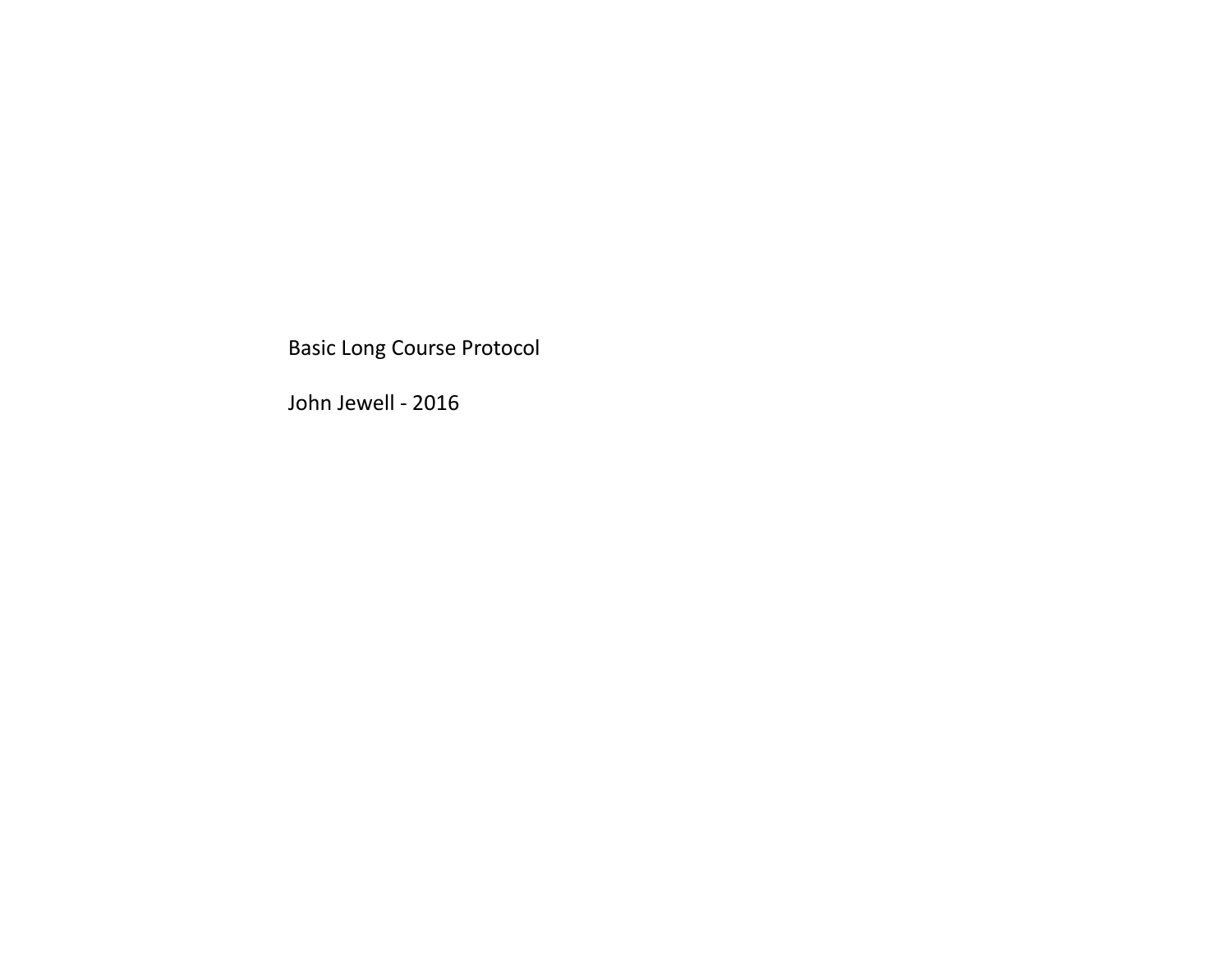

### 50 Butterfly

At Start: LEAD is mid-pool, LAG observes 15m mark then follows behind feet of last swimmer to mid-pool.

# 100/200 Butterfly

At Start: LEAD is at 15m, LAG is near flags. LEAD observes 15m mark, then follows behind feet of 2<sup>nd</sup> swimmer. LAG follows behind feet of last swimmer. At Start: LEAD is mid-pool, LAG observes 15m mark then<br>follows behind feet of last swimmer to mid-pool.<br>100/200 Butterfly<br>At Start: LEAD is at 15m, LAG is near flags. LEAD observe<br>15m mark, then follows behind feet of 2<sup>nd</sup>

At Turn: LEAD walks to flags at turn end, then stops at 15m



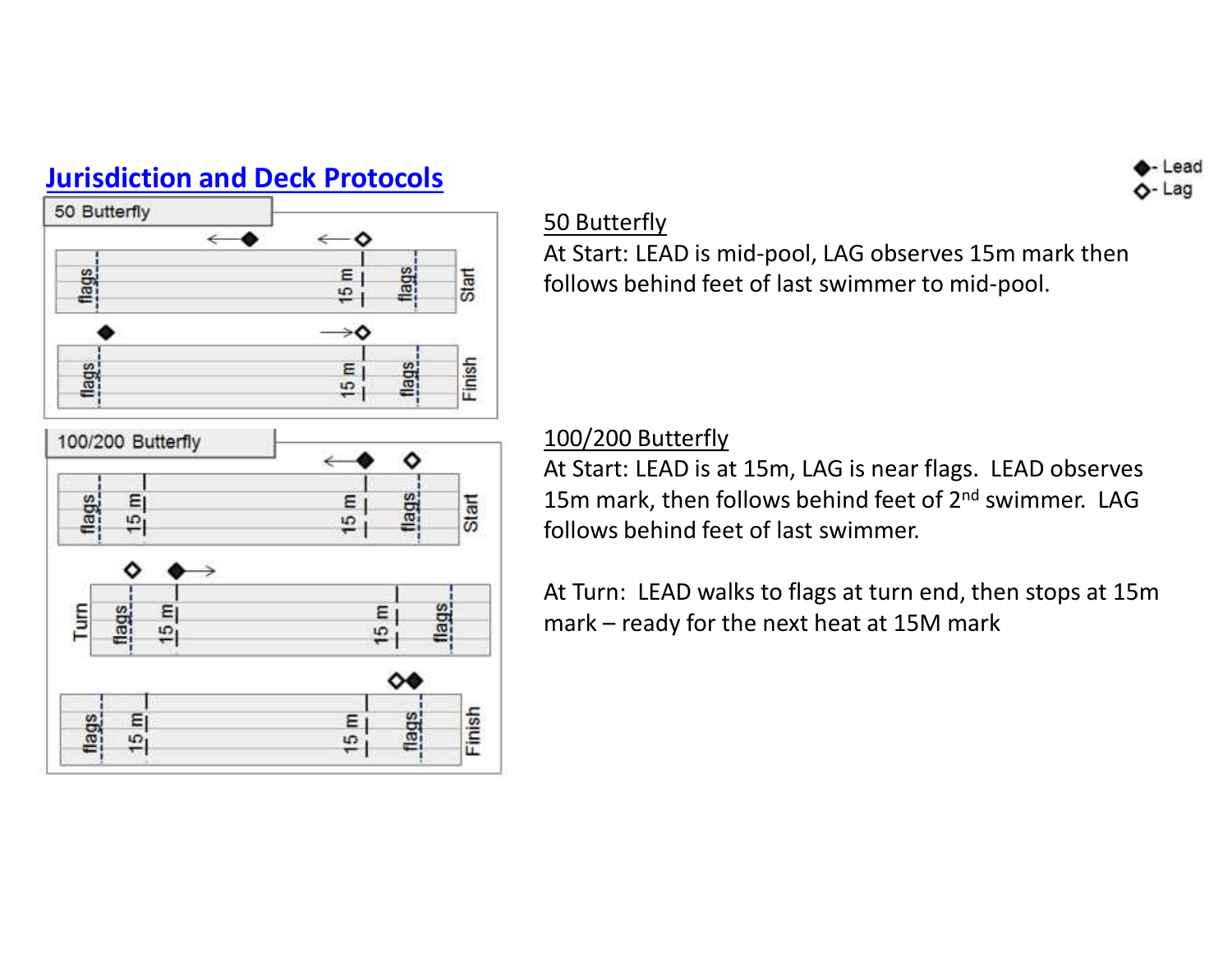



## ALL Backstroke

Stroke judges stand at the two 15m marks and walk between 15m mark and flags to observe turns and finishes for their respective ends of the pool.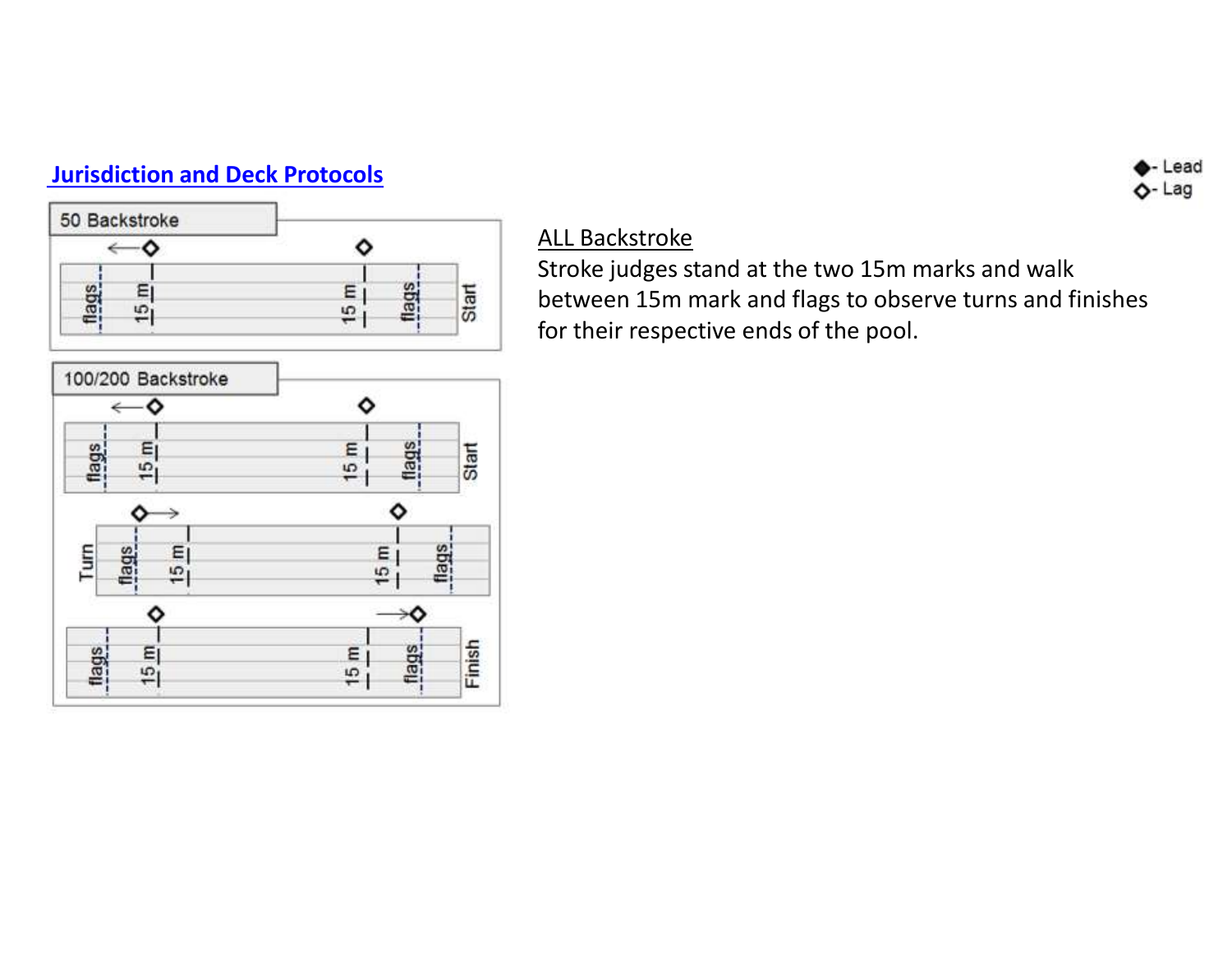

### 50 Breaststroke

At Start: LEAD is mid-pool, LAG is near flags and then follows behind feet of last swimmer to mid-pool. At Finish: LEAD follows behind feet of last swimmer from mid-pool to flags and observes the finish. LAG returns to start-end flags.

# 100/200 Breaststroke

At Start: LEAD and LAG are near flags. LEAD follows behind feet of 2nd swimmer. LAG follows behind feet of last swimmer.

At Turn: LEAD and LAG walk to flags at turn end. LAG becomes LEAD and follows behind feet of 2nd swimmer. LEAD becomes LAG follows behind feet of last swimmer. At Finish: LEAD and LAG walk to flags to observe finish.

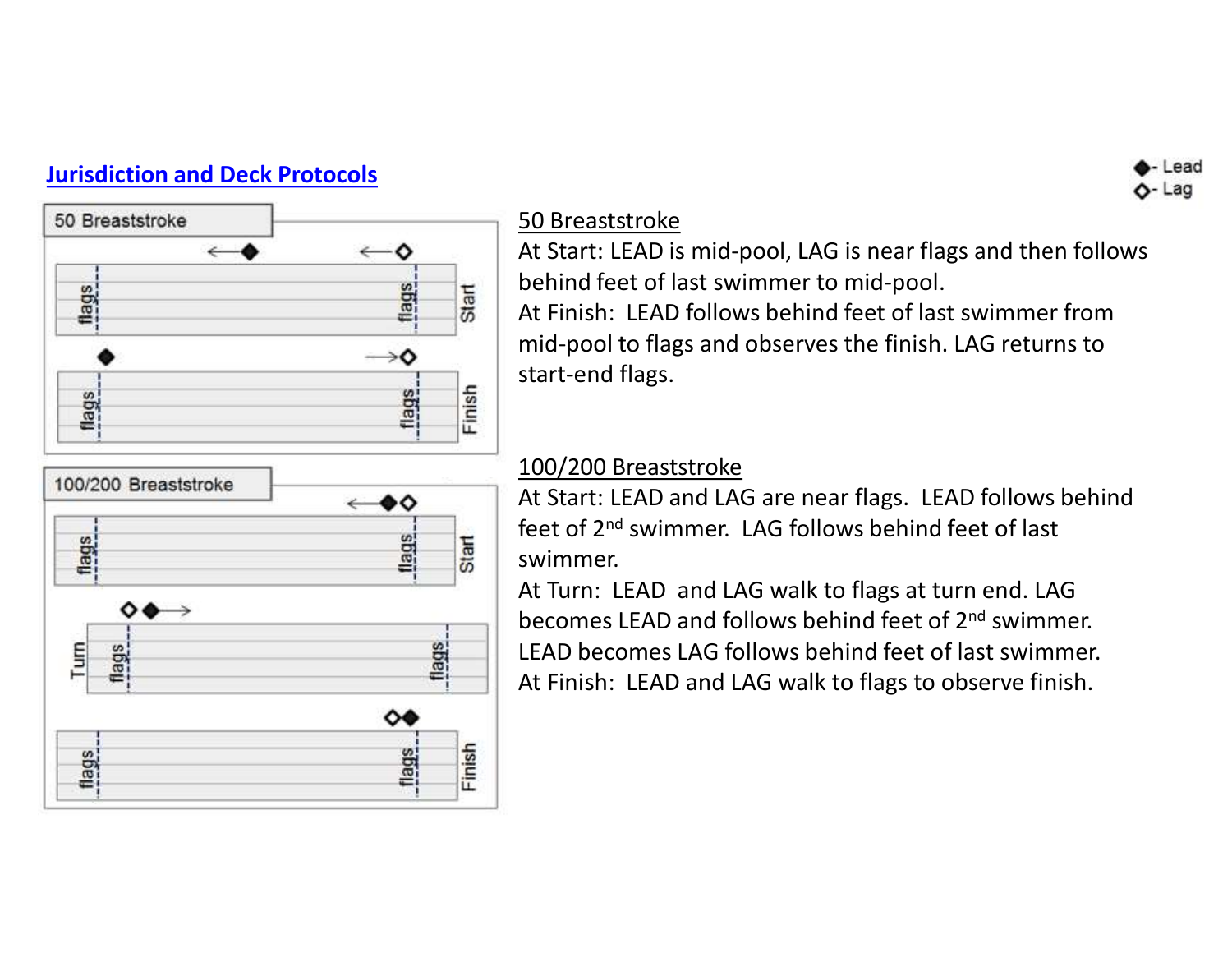

# **Freestyle**

Freestyle<br>
Freestyle<br>
50 - A stroke judges <u>stand</u> and observes the<br>
start-end 15m mark.<br>
100 - Stroke judges stand and observe at both start-end 15m mark.

Freestyle<br>
50 - A stroke judges <u>stand</u> and observes the<br>
start-end 15m mark.<br>
100 - Stroke judges <u>stand</u> and observe at both<br>
15m marks.<br>
200(+) - Start-end 15m judges stand for the start. 15m marks.

Ereestyle<br>
200 - A stroke judges <u>stand</u> and observes the<br>
start-end 15m mark.<br>
100 - Stroke judges <u>stand</u> and observe at both<br>
15m marks.<br>
200(+) - Start-end 15m judges stand for the start,<br>
then sit. Turn-end 15m judges Freestyle<br>
50 - A stroke judges <u>stand</u> and observes the<br>
start-end 15m mark.<br>
100 - Stroke judges <u>stand</u> and observe at both<br>
15m marks.<br>
200(+) - Start-end 15m judges stand for the start,<br>
then sit. Turn-end 15m judges then sit for remainder of race.